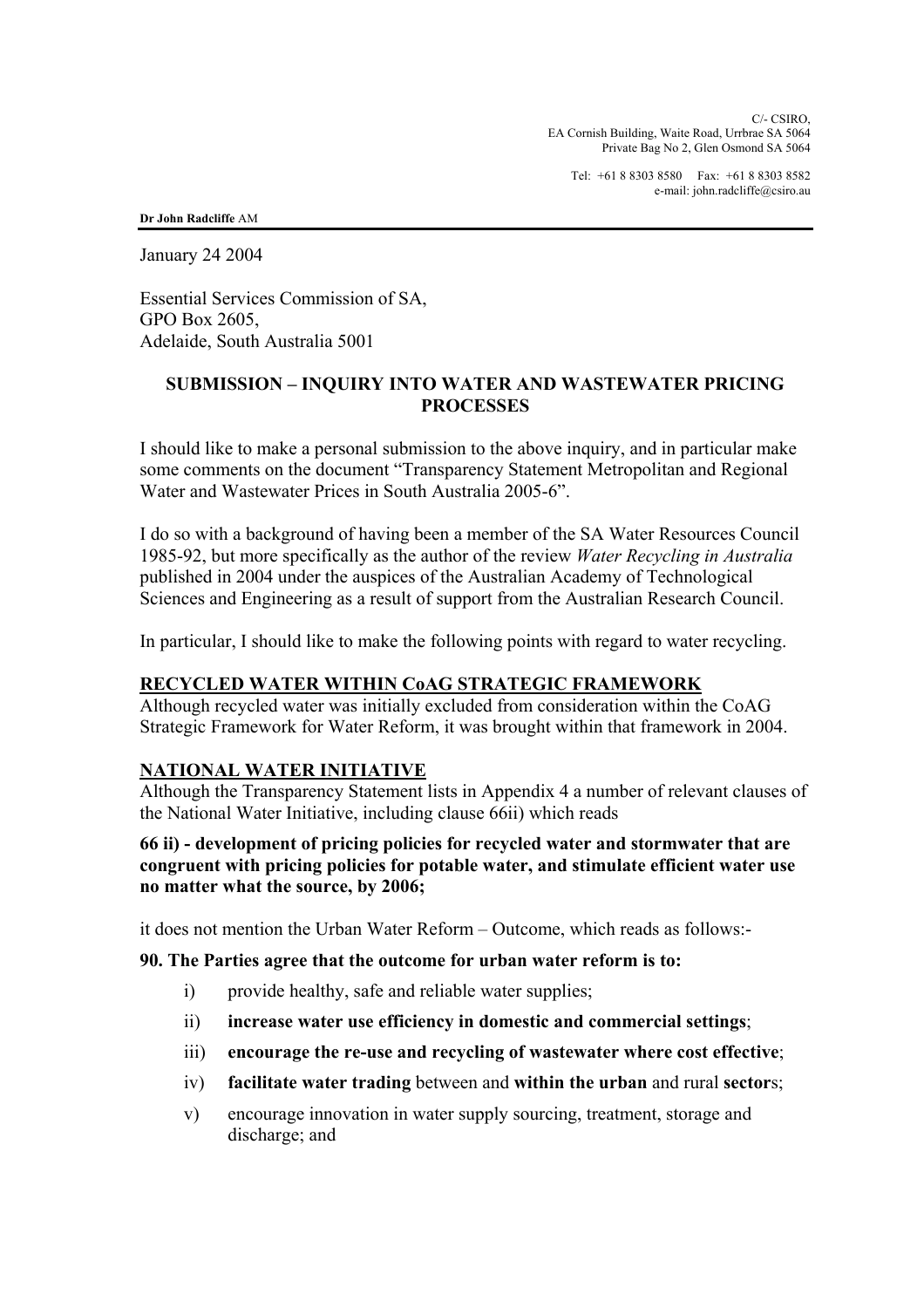**vi) achieve improved pricing for** *metropolitan* **water (consistent with paragraph 66i) to 66iv).** 

**It is considered that ESCOSA should be considering water recycling in terms of the first term of reference of its inquiry.** 

### **THE PRICING OF RECYCLED WATER**

The specific pricing of recycled water is not considered in the Transparency Statement. Currently, recycled water is supplied without charge by SA Water in a number of locations, notably at Class A to Water Reticulation Services Virginia from the Bolivar Wastewater Treatment DAFF plant, and at Class B/C to the Willunga Basin Water Company from the Christies Beach Wastewater Treatment Plant. There are clearly different levels of capital involved in the provision of these two recycled water sources.

Water Reticulation Services Virginia then sell the water at end of pipeline for various contractual prices between 7 and 12c/Kl. I understand that the pipeline infrastructure was partly capitalised by the State and Commonwealth governments.

The Willunga Basin Water Company, whose shareholders paid for the entire infrastructure cost of the scheme, sells its water at 53c/Kl.

Recycled water will be supplied in the near future for retail consumers at Mawson Lakes, also from the Bolivar DAFF Plant. The price at which it is supplied will influence the efficiency with which it will be used, and the extent to which consumers will be prepared to conserve drinking water. Recent experience with price-setting by NSW IPART which priced recycled water at 28c/Kl at Rouse Hill, and 83c/Kl at Olympic Park/Newington had the net result of Rouse Hill residents using more water in total (drinking + recycled) than the average for Sydney residential allotment.





(de Rooy, E. and Engelbrecht, E. (2003). Experience with residential water recycling at Rouse Hill. CD-ROM, Water Recycling Australia, 2nd National Conference 1-3 September, 2003 Brisbane. Australian Water Association, Sydney.)

The market response to the low recycled water price at Rouse Hill resulted in a perverse response to the CoAG principle of efficient resource pricing. **The outcome also**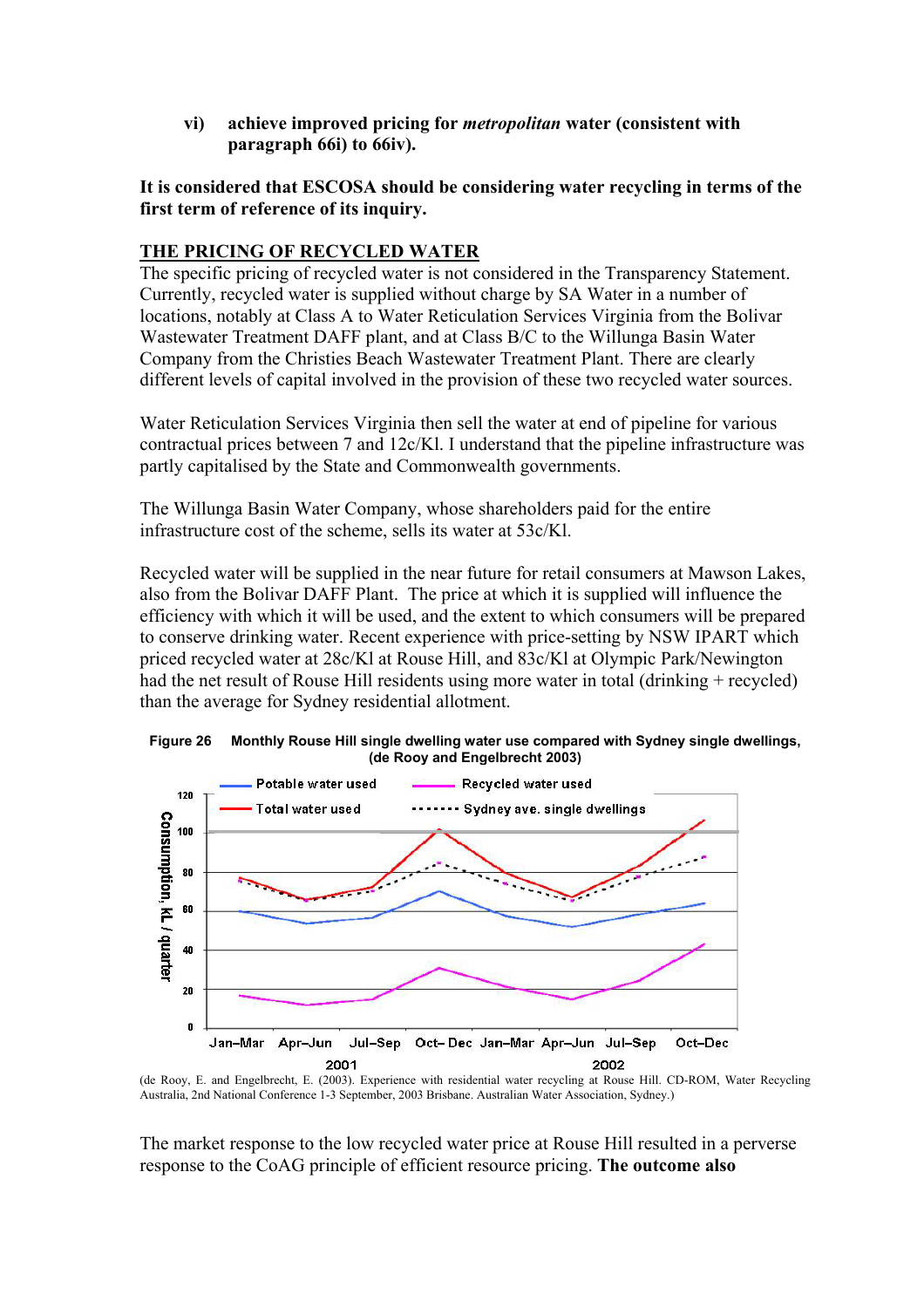### **indicates that consumption can be influenced by price, whatever the water source, and that price-setting should take account of the need for efficiency of resource use.**

### **POLICY ISSUES**

There is a range of general policy issues that impact on the pricing of recycled water. These are encompassed in an extract from "Water Recycling in Australia", attached as Annex 1. A full copy of the review is being forwarded under separate cover, and can be accessed also electronically on the Academy's website at http://www.atse.org.au/index.php?sectionid=597

### **PERCENT OF WATER RECYCLED**

Table 31 on page 105 of the Transparency Statement gives the following figures for wastewater collected that is treated and actually used "in the water business itself or for a business supplied by the water business":-

|                               | 1997-98 | 1998-99 | 1999-00 | 2000-01 | 2001-02 | 2002-03 |
|-------------------------------|---------|---------|---------|---------|---------|---------|
| Water Corporation             | 4.9     | 4.4     | 11.4    | 15.9    | 15.1    | 19.2    |
| Brisbane Water                | n.a.    | 1.5     | 2.0     | 2.0     | 5.7     | 10.9    |
| SA Water                      | 4.0     | 5.0     | 4.6     | 4.6     | 5.5     | 7.3     |
| City West Water               | 0.8     | 3.2     | 3.2     | 2.9     | 3.8     | 4.1     |
| South East Water              | 0.4     | 0.4     | 0.7     | 2.6     | 5.0     | 3.5     |
| Yarra Valley Water            | 4.0     | 2.4     | 2.2     | 4.5     | 3.9     | 3.5     |
| Hunter Water                  | 2.4     | 2.4     | 2.0     | 1.9     | 2.2     | 2.6     |
| Average all WSAA<br>companies | 1.2     | 1.1     | 1.4     | 1.9     | 1.9     | 2.4     |

#### Table 31: **Percent of Water Recycled**

**These figures are not congruent with the figures published in the Academy Review as a result of consultations with state agencies throughout Australia.** These established that over 500 sewage treatment plants recycle some or all of their treated effluent, details being given on pages 187-198 of the Review.

The summary information by states given in the tables in the Academy Review is as follows:-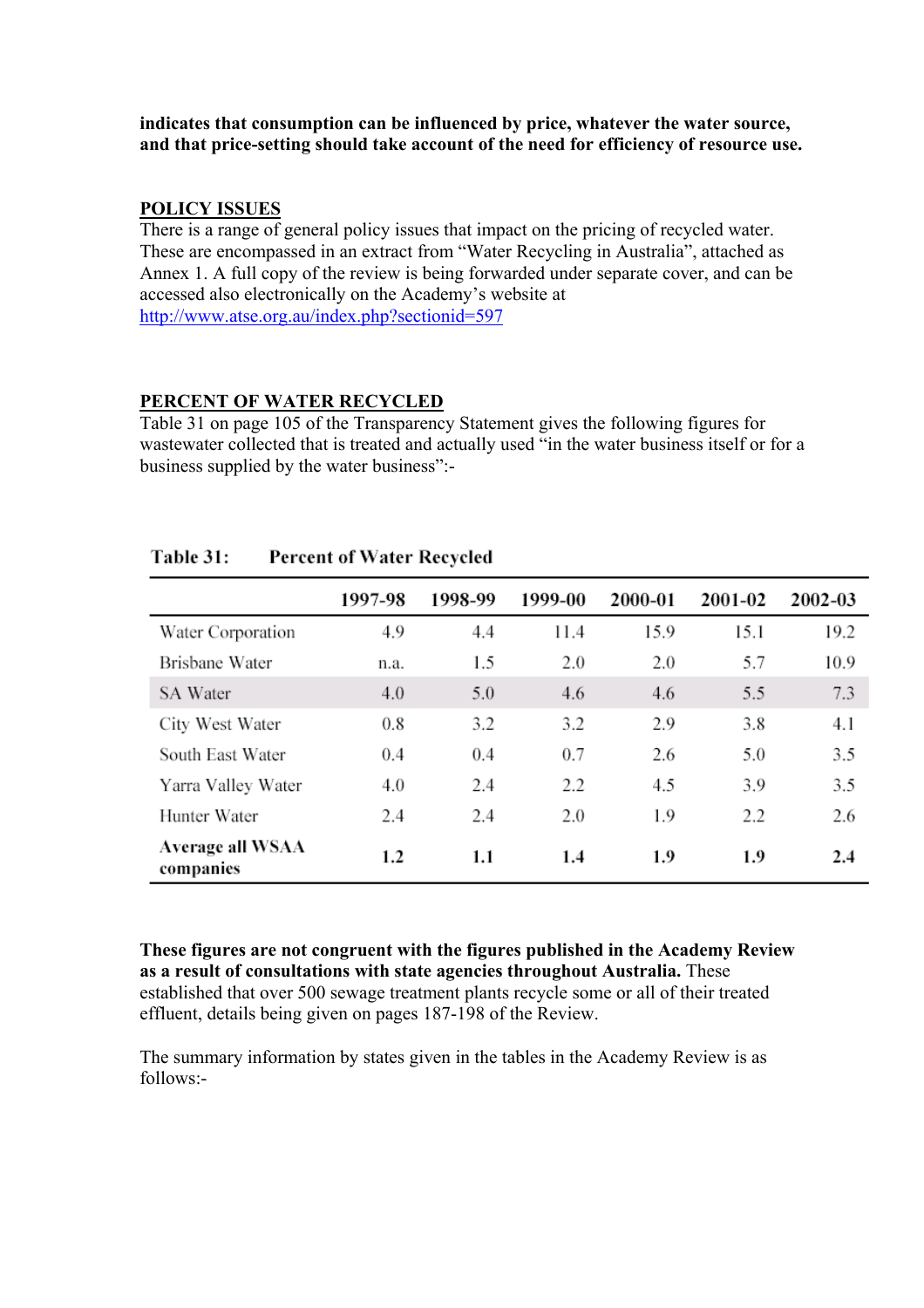### **Table 2 Annual water reuse from water utility STPs in Australia, 1996-9 and 2001-2**

(Data from Radcliffe, J. (2003). An overview of water recycling in Australia – Results from the recent ATSE study. CD-ROM, Water Recycling Australia, 2nd National Conference 1-3 September, 2003 Brisbane. Australian Water Association, Sydney)

| <b>Region</b> | 1996-9    |         |      | 2001-2    |        |      |
|---------------|-----------|---------|------|-----------|--------|------|
|               | Effluent, | Reuse,  | %    | Effluent, | Reuse, | $\%$ |
|               | GL/yr     | GL/yr   |      | GL/yr     | GL/yr  |      |
| <b>QLD</b>    | 328*      | $38*$   | 11.6 | 339‡      | 38‡    | 11.2 |
| <b>NSW</b>    | 548†      | 40.1†   | 7.3  | 694       | 61.5   | 8.9  |
| <b>ACT</b>    | $31*$     | $0.25*$ | 0.8  | 30        | 1.7    | 5.6  |
| <b>VIC</b>    | 367       | 16.9    | 4.6  | 448       | 30.1   | 6.7  |
| <b>TAS</b>    | 43        |         | 2.3  | 65        | 6.2    | 9.5  |
| SA            | $91*$     | $9*$    | 9.9  | 101       | 15.2   | 15.1 |
| WA            | 109       | 5.5     | 6.1  | 126       | 12.7   | 10.0 |
| <b>NT</b>     | $21*$     | $1*$    | 4.8  | 21        | 1.1    | 5.2  |
| Aust.         | 1538      | 112.9   | 7.3  | 1824      | 166.5  | 9.1  |

†1996 \*1998 ‡Subject to revision

Figures for the capital cities were:-

| Table 3 Recycled water use in State capital cities expressed as a percentage of sewage effluent |
|-------------------------------------------------------------------------------------------------|
| treated, 2001-2                                                                                 |

| <b>State Capital</b> | % recycled water use |  |  |  |  |
|----------------------|----------------------|--|--|--|--|
| <b>SYDNEY</b>        | 2.3                  |  |  |  |  |
| <b>MELBOURNE</b>     | 2.0                  |  |  |  |  |
| <b>BRISBANE</b>      | 6.0                  |  |  |  |  |
| <b>ADELAIDE</b>      | 11.1                 |  |  |  |  |
| <b>PERTH</b>         | 3.3                  |  |  |  |  |
| <b>HOBART</b>        | 0.1                  |  |  |  |  |

These figures have since been updated for presentation at a conference to be held at the University of Wollongong 14-17 February 2005, as follows:-

### **Table 1 Recycled water use as a percentage of sewage effluent treated, and future water consumption and recycling targets of capital cities**

(From J.C. Radcliffe, *The Future Directions for Water Recycling in Australia*, International Conference - Integrated Concepts in Water Recycling – Wollongong, February 14-17 2005)

| State Capital    | % recycled water | % recycled water |                                      |
|------------------|------------------|------------------|--------------------------------------|
|                  | use              | use              | Future recycling targets [3, 10, 13] |
|                  | $2001 - 2$ *     | $2004$ **        |                                      |
| <b>SYDNEY</b>    | 23               | 2.6              | 35% reduction in per capita          |
|                  |                  |                  | consumption by 2011                  |
| <b>MELBOURNE</b> | 20               | 14               | 15% reduction in water consumption,  |
|                  |                  |                  | 20% wastewater recycling by 2010     |
| <b>BRISBANE</b>  | 6.0              | 3.5              | Increase recycling to 17% by 2010    |
| <b>ADELAIDE</b>  | 11.1             | 19.2             | 30000 ML/yr (33%) recycling, 2025    |
| <b>PERTH</b>     | 3.3              | 4.1              | 20% recycling by 2012                |
| <b>HOBART</b>    | 0.1              | negligible       | 10% reduction in water consumption   |

\* J.C. Radcliffe, Water Recycling in Australia. Australian Academy of Technological Sciences and Engineering, Melbourne, 2004, 233pp http://www.atse.org.au/index.php?sectionid=597

\*\* S. Phillips, A glass half empty? *Waste management and Environment* 15 (10) (2004) 34-37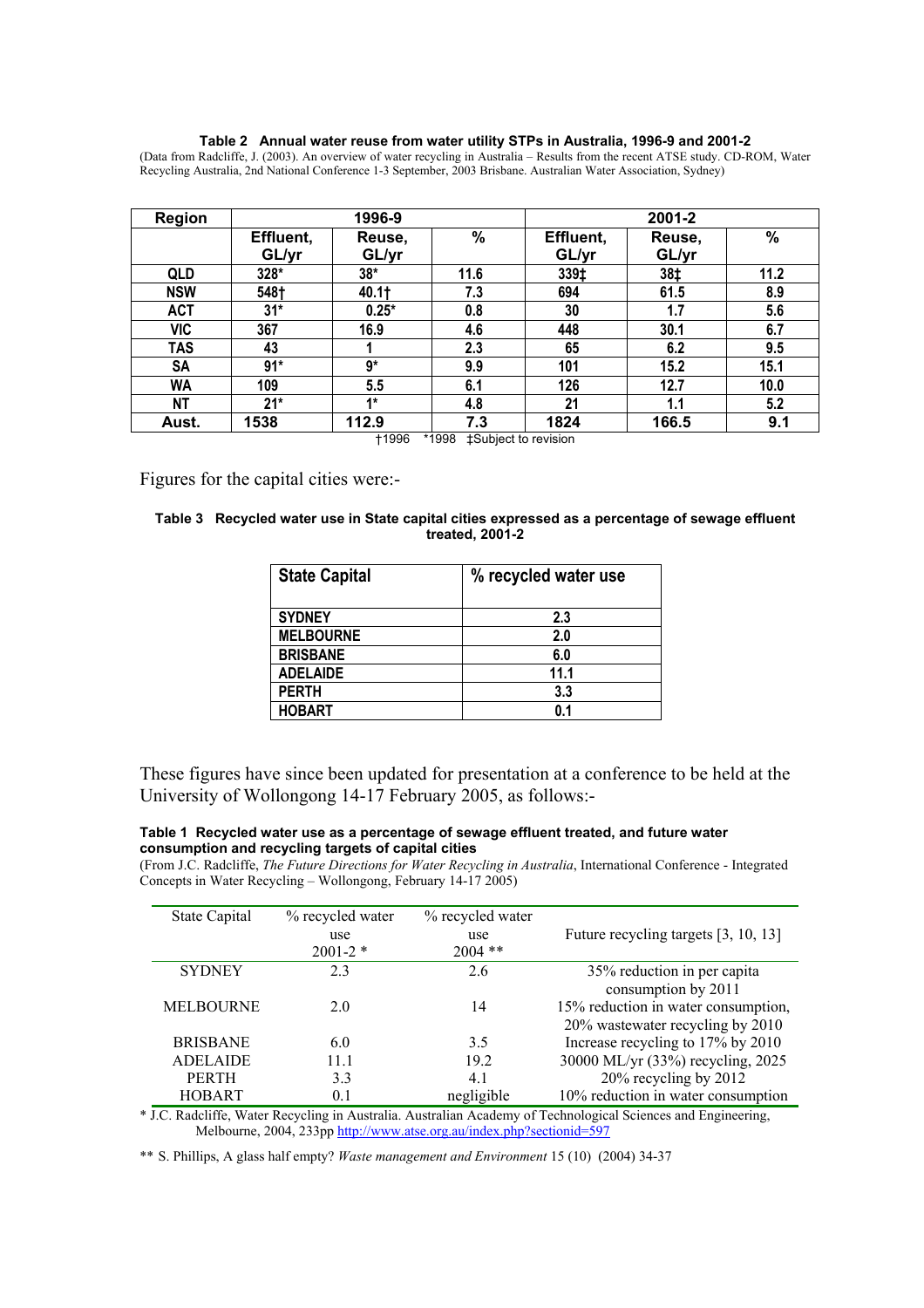Without going through all the anomalies, it is suggested that the figures given for South Australia in the Transparency Statement are underestimated. Those from other states may have been over-estimated where treated water returned back into the treatment plant is counted as "recycling". **Whatever the details, it should be anticipated that there will be an increase in the market for recycled water and it should be encompassed within the ESCOSA inquiry.** 

# **COMPETITION – WATER SUPPLY**

**The Transparency Report does not discuss the fact that there are developing alternative suppliers to SA Water for the provision of water.** The Corporation of the City of Salisbury is harvesting storm water, treating it to an acceptable standard for recycled use by industry, and it is being marketed to GH Michell and Sons Pty Ltd for wool scouring, and to Holden Ltd for the motor industry. I understand that some of this water is likely to be made available to Mawson Lakes for amenity use.

There are some interesting legal ramifications regarding the Salisbury scheme with respect to title to the water, whether it resides with the Council or the State, particularly where it may be temporarily stored by aquifer storage and recovery (ASR), requiring agreement with the Northern Adelaide Plains and Barossa Catchment Water Management Board. This issue may be outside your terms of reference.

# **COMPETITION – WASTEWATER SERVICES**

**The Transparency Review makes no mention of the possibility of competition for the provision of wastewater services.** Whilst I am not aware that this is an immediate prospect in South Australia, the issue by the National Competition Council (NCC) in August 2004 of a draft recommendation<sup> $\alpha$ </sup> on the application by Services Sydney Pty Ltd for a declaration of sewage transmission and interconnection services provided by Sydney Water, and its subsequent recommendation to NSW Premier Carr who must "declare" the services within 60 days or choose to do nothing, has introduced a completely new aspect into the potential for water recycling in Australia. This could open sewage services to retail competition in a similar way to that in which electricity, water, railway and urban public transport services have been opened up to competition in recent years. **Competition in the provision of wastewater services is a matter that ESCOSA may ultimately need to consider.** 

I hope these comment may be useful to your deliberations.

Yours sincerely

 $\overline{a}$ 

John & Radchffe

(Dr John C Radcliffe AM FTSE)

**Forwarded under separate cover**:- J.C. Radcliffe, Water Recycling in Australia. Australian Academy of Technological Sciences and Engineering, Melbourne, 2004, 233pp

 $α$  National Competition Council, Application by Services Sydney for Declaration of Sewage Transmission and Interconnection Services provided by Sydney Water – Draft recommendation. NCC, Melbourne, 12 August 2004 http://www.ncc.gov.au/pdf/DRAFT%20RECOMMENDATION-SERVICES%20SYDNEY.pdf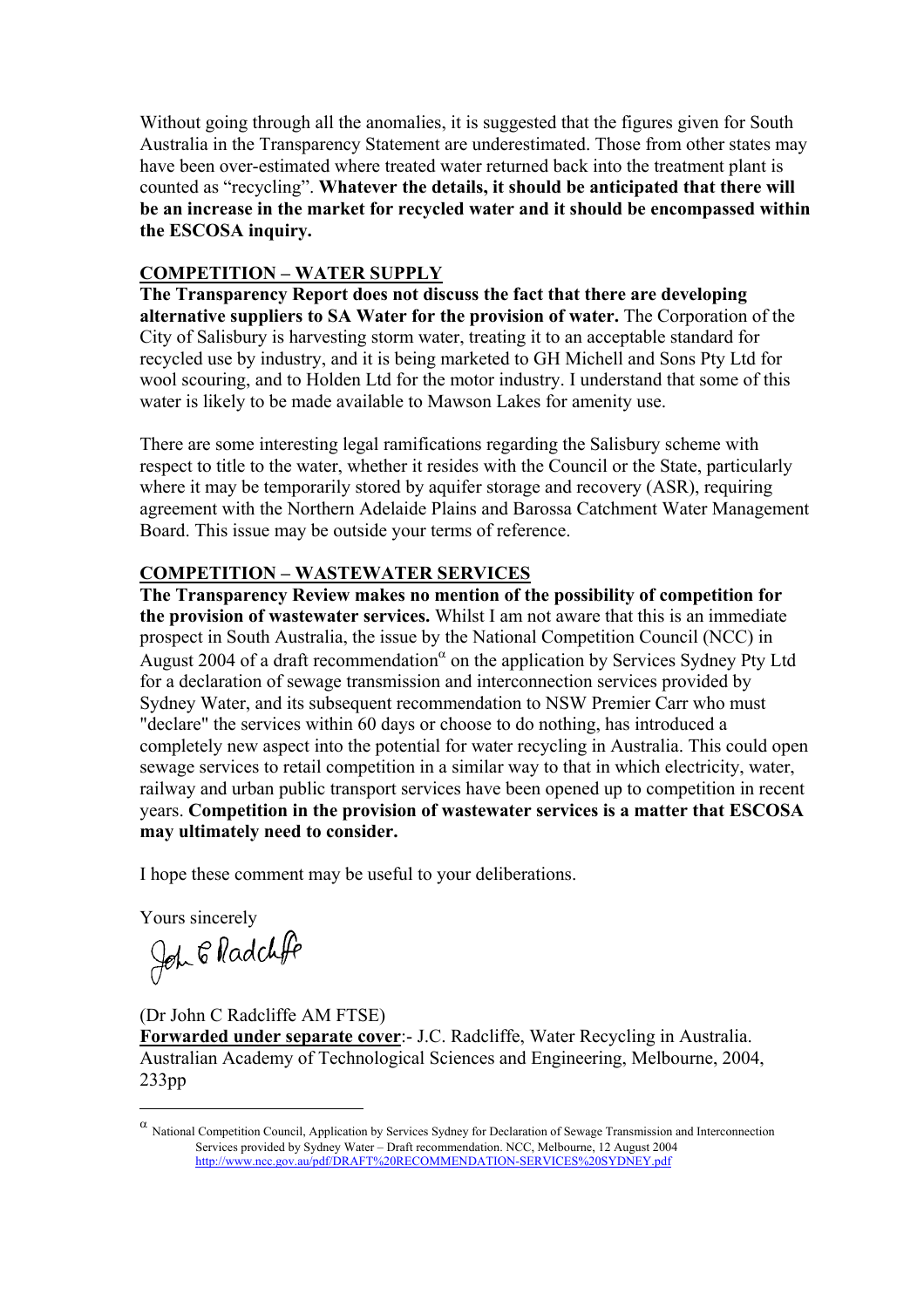Extract from:-

J.C. Radcliffe, *Water Recycling in Australia*. Australian Academy of Technological Sciences and Engineering, Melbourne, 2004, 233pp

# *5.4 Costing and Pricing* (pages 146-154)

There is currently great variability in pricing of water in Australia, including recycled water. Examples are given of current prices in Table 21.

| Location                                          | Use                                                                              |            | Price,<br>/kL | <b>Reference</b>                               |  |  |
|---------------------------------------------------|----------------------------------------------------------------------------------|------------|---------------|------------------------------------------------|--|--|
|                                                   | <b>RECYCLED WATER</b>                                                            |            |               |                                                |  |  |
| Northern Adelaide Plains, SA*                     | Irrigated horticulture/vegetables                                                | A          | $7-15c$       | <b>Ringham (2003)</b>                          |  |  |
| Sydney - Rouse Hill, NSW                          | Residential supply for toilets, home<br>gardens, washing                         | A          | 28c           | <b>Sydney Water and</b><br><b>IPART (2003)</b> |  |  |
| Geelong, Victoriat                                | Various agricultural and<br>horticultural irrigation uses                        | C          | 35-58c        | <b>Byrnes (2004)</b>                           |  |  |
| Springfield, Qld.,                                | Residential supply for toilets, home<br>gardens                                  | A          | 43с           | Hall (2003)                                    |  |  |
| Southern Vales, SA*,                              | Vineyard irrigation                                                              | <b>BIC</b> | 53с           | Templeman (2003)                               |  |  |
| <b>Olympic Park/Newington,</b><br>NSW,            | <b>Public facilities and Residential</b><br>supply for toilets, gardens, washing | A          | 83с           | Listowski (2003), IPART<br>(2003)              |  |  |
| <b>DRINKING WATER</b>                             |                                                                                  |            |               |                                                |  |  |
| <b>Sydney Water Corporation</b><br>Drinking water | Human consumption<br>(reticulated bulk supply)                                   |            | 98c           | <b>IPART (2003)</b>                            |  |  |
| Ride citrus/mandarin<br>sports water              | Human consumption<br>(in 500 mL bottles)                                         |            | \$6,600.00    | Choice,<br>Jan/Feb 2004, p27-29                |  |  |

**Table 21 Location, use, and price of water from Australian recycling projects, together with price of two drinking waters for human consumption in 2003.** 

**\* Marketed to users by pipeline company – water obtained without charge from water treatment agency. All other cases, water marketed by water treatment agency.** 

**† Schemes use private infrastructure for transfer of recycled water.** 

Worldwide, prices do not generally reflect the recovery of the full costs of amortised capital and operating costs (Mantovani *et al.* 2001). Furthermore, the environmental costs are not taken into account either. Mantovani *et al.* (2001) illustrated from their survey the principal rational for determining the price at which water would be sold (Figure 62).



### **Figure 62 Principal rationale for price determination (n=79) (redrawn from Mantovani** *et al.* **2001)**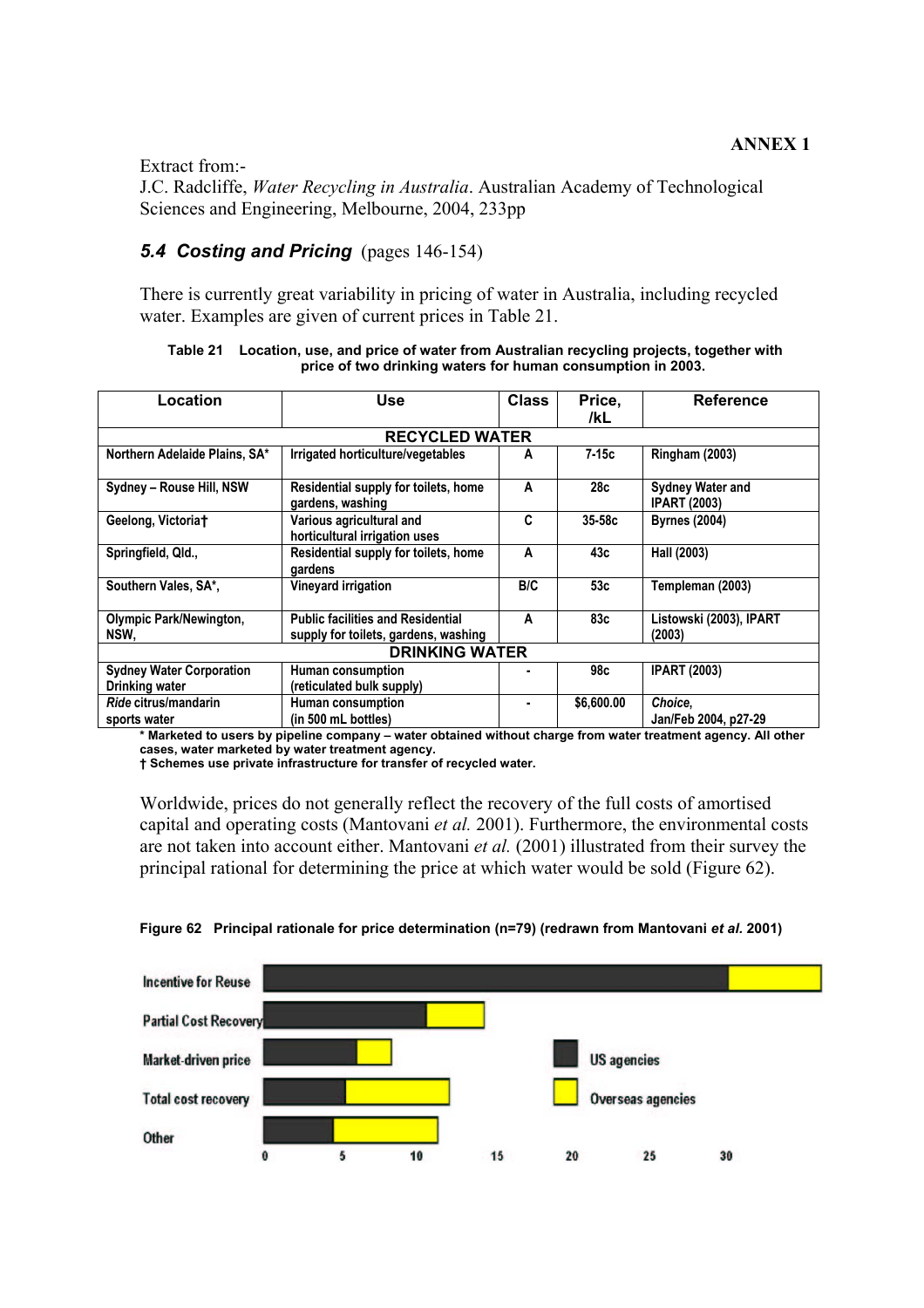Mantovani *et al.* (2001) found that of 29 water agencies that provided responses on what they charged for recycled water *vis à vis* the potable water price: -

- Five US and 2 international agencies charged >75% of the potable price
- Two US and 3 international agencies charged 50-75% of the potable price,
- Two US and 3 international agencies charges 25-50% of the potable price, and
- Five US and 7 international agencies charges  $\leq$  25% of the potable price

Early new users may need additional incentives to get the project started. In an Australian example, the first participants in the Northern Adelaide Plains Scheme involving recycled water being delivered from the Bolivar STP by Water Reticulation Services Virginia were signed up for water in the winter season at 7 c/kL, and in summer at 12 c/kL. The property locations of those signing up determined the most economical layout of the delivery system. Other growers, finding a pipe passing their door, then sought to access the supply, but are now charged a higher delivery price for recycled water to offset their opportunistic accessing of a pipeline system designed to serve the original participants.

Only 12 of 79 respondents sought to recover their costs. The reasons why the prices of recycled water were cross-subsidised by other components of the water business were stated to be: -

- Avoiding potable water capital costs by using recycled water to meet new or growing water demands (Luggage Point, Brisbane (Q), is a good Australian example),
- Avoiding costs to treat and dispose of large quantities of effluent (Christies Beach STP - Southern Vales (SA) pipeline),
- Availability of government financial assistance for water reuse (Australian NHT Coasts and Clean Seas Program),
- Local policy objectives

A variety of issues need to be taken into account.

If the price is set too low, users are likely to regard recycled water as an unlimited resource and use it in a profligate manner, as has occurred at Rouse Hill. On the other hand, if the price is set close to the price of potable water, customers with some insecurity about using recycled water will use potable water for all purposes "to be on the safe side".

 **Regulators and water agencies, in defining pricing strategies for potable water and recycled water, must carefully consider any perverse incentives and how price differentials may affect water-user attitudes.** 

In a drought environment in which there were restrictions on the potable supply, users might even be prepared to pay more than the potable price to ensure continuity of supply.

This highlights the importance of actually establishing the size of the likely market for recycled water before commencing the project. Unless use is made mandatory, to get commitment the water agency will inevitably have to quote a supply price to attract firm customers. Mantovani *et al.* (2001) found that only 27 of 62 recycled water respondents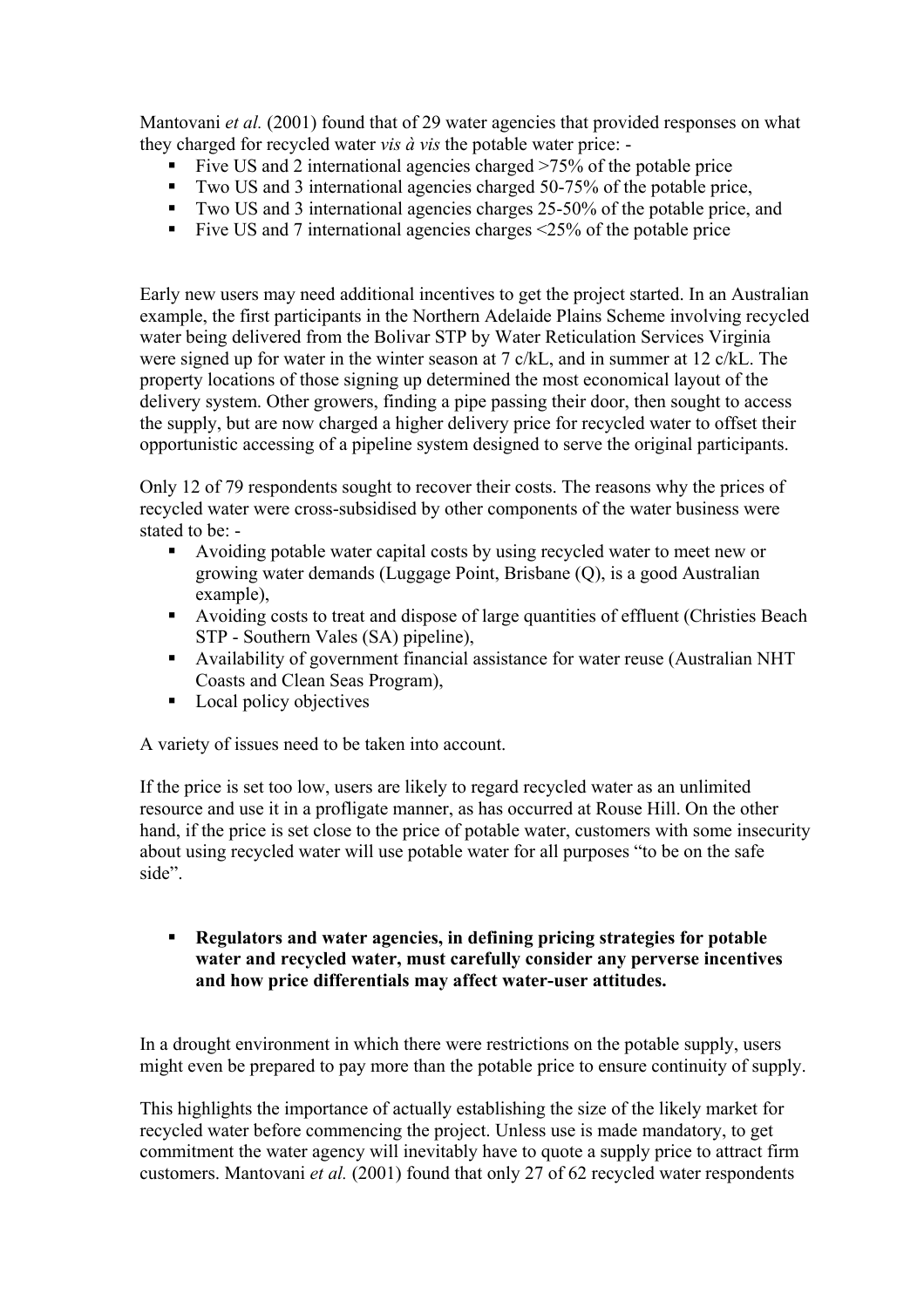had actually conducted a market survey before initiating the project. Some of the remainder has less than ten customers and felt that a market survey was unnecessary.

# **Recycled water projects must not be initiated without establishing the market for the recycled water produced.**

Mills and Asano (1998) have identified sixteen components that need to be considered in surveying the potential market for recycled water. These are listed below, with parenthetic comments illustrating Australian experience or potential issues to address.

1. Specific potential uses of recycled water,

(The objective of developing the market needs to be clearly defined – is it driven by the recognition that there are very limited water supplies to support new development [for example, the Gold Coast Pimpama-Coomera investigation], is it primarily to encourage savings by substituting for potable water use [the Illawarra Wastewater Strategy to replace potable water at Bluescope Steel], is it primarily driven as a disposal to land project with opportunities to encourage economic development [Werribee – Balliang], is it an environmental improvement project [Tasmanian local government schemes], or is there a risk of developing projects in the hope that a market will appear from somewhere?)

2. Location of users,

(Piping infrastructure and pumping are major costs impacting on the economics of a scheme. Distribution costs are in proportion to the user markets. Proximity of the Northern Adelaide Plains vegetable growers to the Bolivar STP has been an encouraging component of that scheme, whereas finding markets adjacent to plants in Launceston and Hobart is likely to be difficult.),

- 3. Recent historical and future quantity needs (because fluctuations in water demands, at least three years' past use data should be collected), (The impact of industry adjustment and technological change has had a significant impact, for example, on Hunter Water's ability to maintain markets)
- 4. Timing of needs (seasonal, daily and hourly water demand variations), (Industrial markets are much more regular in their demands than seasonal irrigation markets, and more nearly match the relatively even supply of sewage effluent provided storm surges can be minimised.)
- 5. Water quality needs

(Water quality should be fit for its intended purpose, though it may well ultimately be more economical to generate all the water to advanced Class A to provide greater diversity of market opportunity if no major "lead market" is evident.)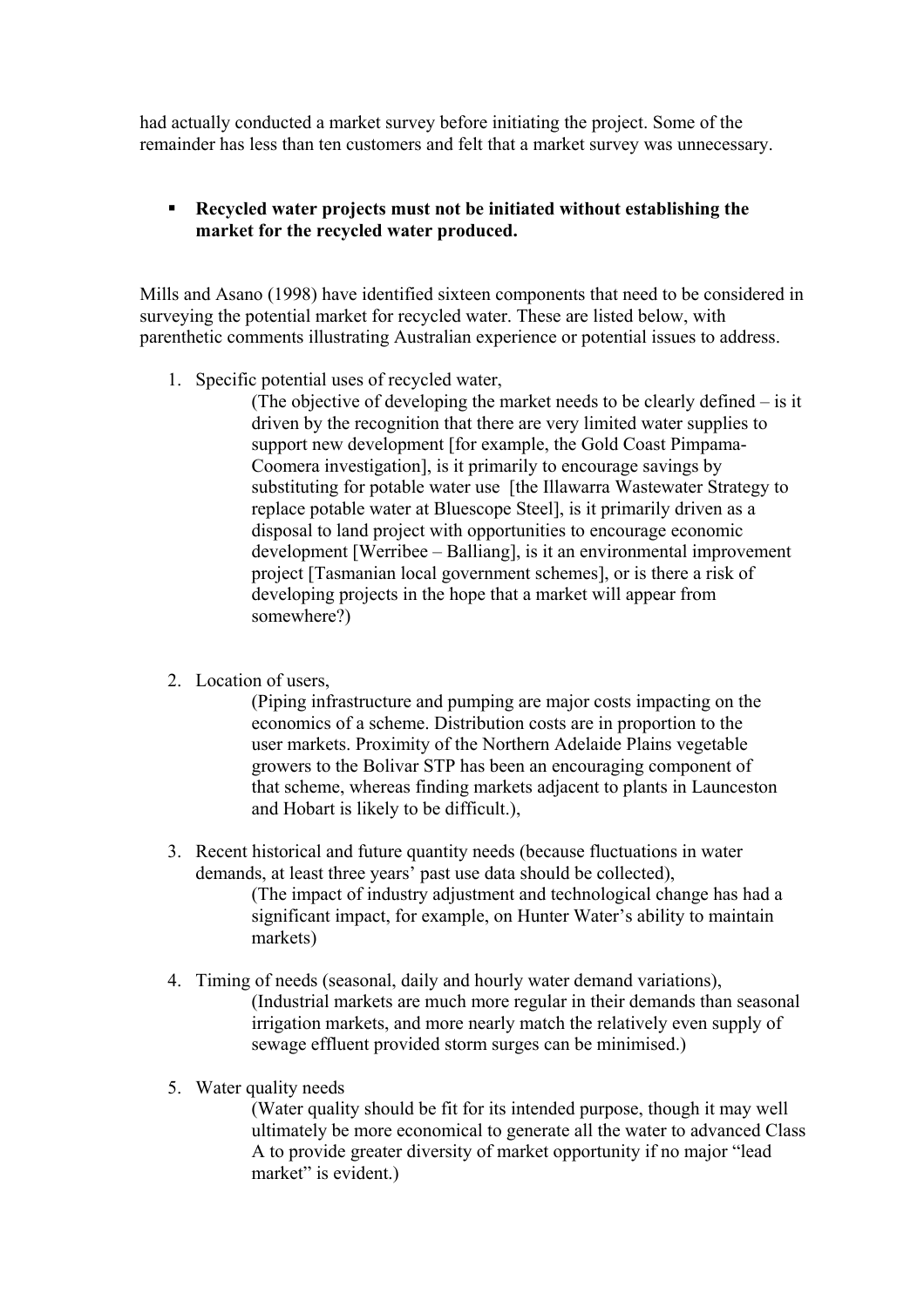6. Water pressure needs

(Recycled water in South Australia is supplied by the Virginia Water Reticulation Services to growers unpressurised, with growers then having to install their own storage, pumping and distribution system, whereas the Willunga Basin Pipeline Company supplies recycled water pressurised to growers who maintain only a filtration and distribution system, but their water price is higher, albeit also because the scheme was totally funded without external grants and subsidies.)

7. Reliability needs – how susceptible is user to supply interruptions,

(Better continuity of supply resulted in Gladstone (Q) industries moving to recycled water in the recent drought, demonstrating the potential importance of recycled water to critical industrial processes. Slightly more flexibility may be possible for irrigation users, particularly amenity users, and in that part of the growing season where there is adequate natural rainfall – for example, Virginia Water Reticulation Services requires all growers to have sufficient storage capacity for supplying three days demand in the absence of continuity of supply so that plant maintenance can be undertaken. Supplying peak demands to meet the expectation of dual supply markets may present difficulties– the Rouse Hill community in hot weather already consumes recycled water derived from 77% of peak sewage inflows to the Rouse Hill STP.)

8. To what extent is the user likely to want to dispose of residual recycled water after use,

> (An incentive for potential industrial users of the developing Kwinana Water Recycling Project in Perth is the ability to discharge surplus water and industrial effluents [subject to Trade Waste requirements] into the Cape Peron outfall.)

9. Identification of on-site treatment or plumbing retrofit needed to accept recycled water,

(These issues and their costs were a significant component of developing the stormwater recycling schemes by the Salisbury Council in Adelaide for Michells, Holdens etc. Research showed that while it may not yet become necessary, Michells could establish an in-house wetland-based treatment program following their industrial use of the recycled stormwater. Where the customer faces significant retrofit costs, there may be attraction in a discounted cost for the first couple of years as an incentive to access a recycling scheme. Where recycled supply is being offered to existing potable water-using industries which will need retrofitting, the most economical approach is to target a small number of potentially large consumers close to the recycling plant.)

10. Internal capital investment and operating and maintenance costs for on-site facilities to accept recycled water,

> (Where there is a combined market of agricultural users who can accept lower quality recycled water, and specific industrial users who demand a higher quality water, it may be more attractive for the water authority to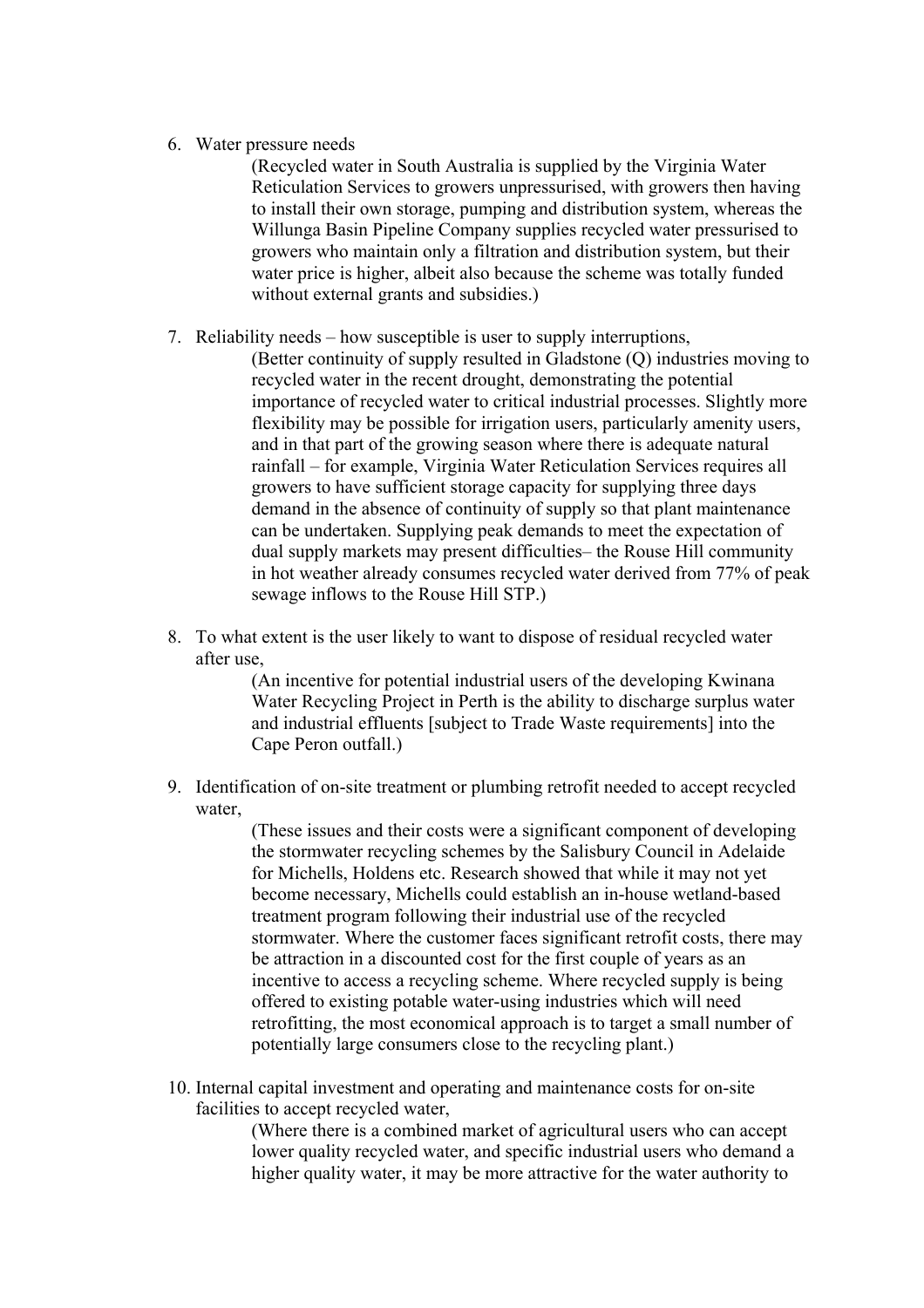recycle to a base standard, with those users with specialised needs purchasing recycled water relatively inexpensively and installing their own additional treatment plant. The contrast may be noted between the BP-Amoco Refinery at Luggage Point, where Brisbane Water prepared a recycled water of very high standard for its principal customer, with the Eraring Power station in Newcastle which accepts a lower quality recycled water from Hunter Water and provides additional treatment "in-house" to meet its needs for water very low in Total Soluble Salts.)

11. Needed monetary savings on recycled water to recover site costs or the desired pay-back period and rate of return on capital,

> (This issue in Australia has revolved around considerations of private and public benefit, and the extent to which environmental costs and benefits, which may be difficult to quantify, affect the equation. This then can influence the extent of grant funding, such as from the NHT Coasts and Clean Seas Program, which may be invested.)

12. Present source of water, who supplies, and at what cost?

(Although Australia has in recent years separated the water resource management and supply functions, they have remained within government, even in the case of Adelaide where the service functions are subcontracted from the SA Government's SA Water Corporation to the private sector. This allows governments to maintain an effective integrated policy overview of water and wastewater services, in contrast to much of North America where the water supply and sewage treatment/recycling services may be provided by unrelated private sector companies leading to greater regulatory difficulties (Mantovani *et al.* 2001). There have been examples where a wastewater district implementing a recycling program was sued by a local water district on the basis that the availability of recycled water in the community caused a drop in potable water sales, reducing the revenue to support the loan commitments made to establish the potable water supply infrastructure (Mills and Asano 1996). But are we also likely to see competing suppliers, for example in South Australia between Salisbury Council and SA Water Corporation, which could have a similar effect on capital management? Are the costs of potable supply any more near to the true costs of supply than the recycled sources?)

13. When would user be willing to start taking recycled water? (Is attraction to use recycled water going to need financial incentives [eg Rouse Hill], and can the level of incentive be correctly judged? Alternatively, is the market influenced by there being no alternative source

of supply [eg Kwinana Industrial Area]?)

14. Future land use trends that could eliminate recycled water use, such as conversion of farm lands to urban development

> (This is a potential problem for many schemes, particularly where the plants are close to the edge of cities. Werribee, Victoria, is an example of an area now undergoing rapid development. There may be scope to plan an orderly evolution of the use of recycled water from land-based agricultural use to industrial use.)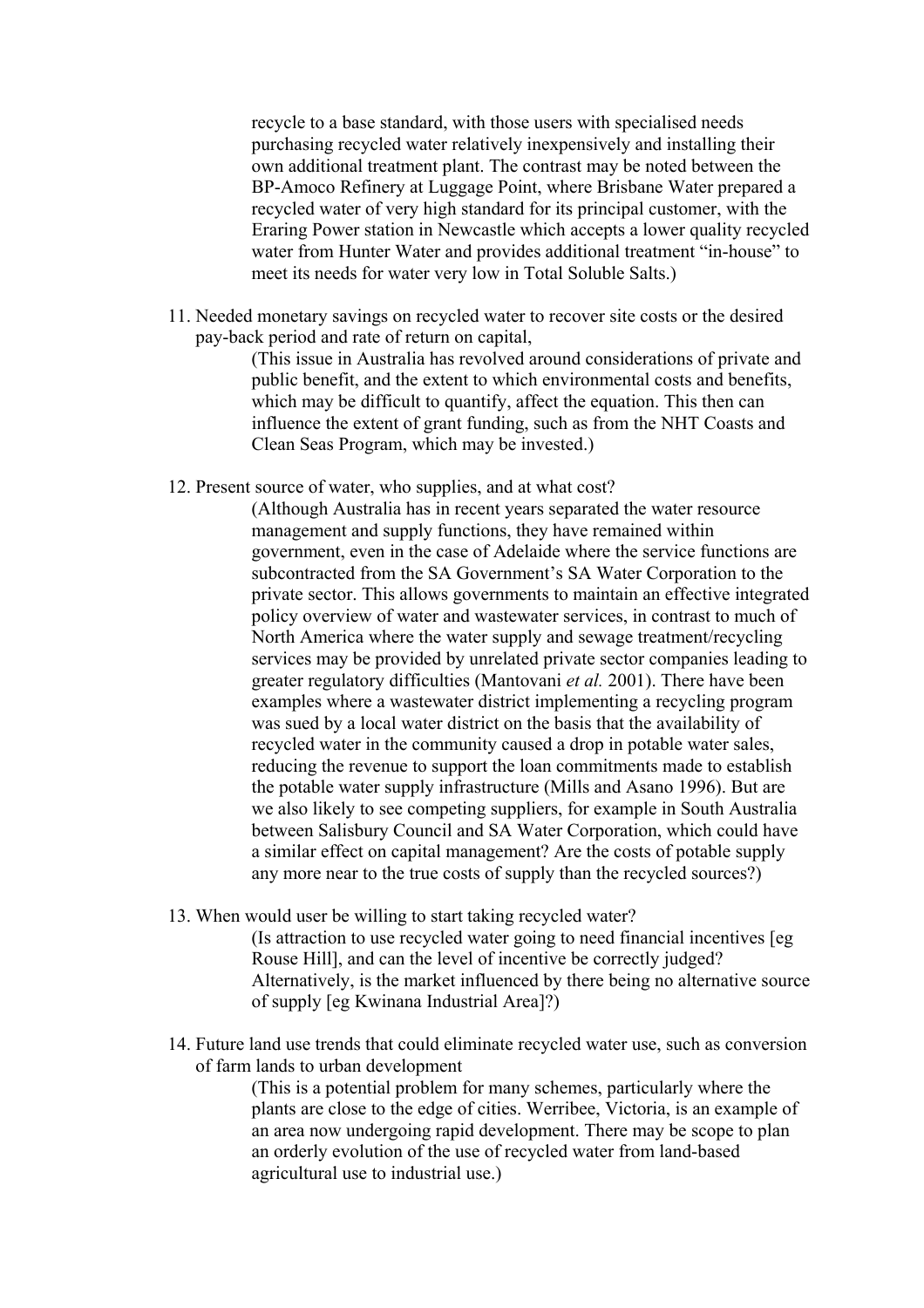15. For developing user projects, when would access be required, and what is the current status and schedule for the development?

> (It has previously been highlighted that many overseas projects have overestimated the likely market demand. Examples in Australia include the establishment of an industrial precinct with reticulated recycled water at Springfield by Ipswich Water, but yet to attract industrial uptake.

16. After informing user of potential project conditions, a preliminary indication of the willingness of the user to accept recycled water.

> (Accurate forecasts of the recycled water market are necessary to avoid unrealistic cost-recover projections for new projects (Mantovani *et al.* 2001). An example where this will be important is the ambitious scheme by Sydney Water to seek to market from 2008, up to 100ML/day of recycled water from the 53km Glenfield-Liverpool-Malabar pipeline, with potential markets identified for about half the flow.)

Currently, there is also great variability in the costing of recycled water in Australia. Examples are given in Table 22.

| Location                                 | <b>Use</b>                                                                          | <b>Class</b>      | Price /kL                                   | <b>Reference</b>                                      |
|------------------------------------------|-------------------------------------------------------------------------------------|-------------------|---------------------------------------------|-------------------------------------------------------|
| Parafield, SA                            | <b>GH Michell &amp; Sons Australia</b><br>Pty Ltd.<br>woolscouring                  | <b>Stormwater</b> | 30 <sub>c</sub><br>(operating<br>cost only) | <b>Pitman, 2003</b>                                   |
| Springfield, Q                           | Amenity, schools, oval,<br>residential                                              | A                 | \$1.45                                      | Consultant - (Hall 2003)                              |
| Olympic<br>Park/Newington,<br><b>NSW</b> | <b>Public facilities and</b><br>Residential supply for toilets,<br>gardens, washing | A                 | \$1.60<br>(operating<br>cost only)          | Listowski 2003                                        |
| <b>Melbourne</b>                         | Integrated hydrological<br>system, residential<br>development                       | A                 | \$2.50                                      | Private sector development<br>consultant, pers. comm. |
| Melbourne - Eastern<br><b>STP</b>        | Integrated amenity and<br>residential use                                           | A                 | > \$3.00                                    | <b>GHD 2002a</b>                                      |
| <b>Rouse Hill NSW</b>                    | Residential supply for toilets,<br>home gardens, washing                            | A                 | \$3-00 to \$4-00<br>Initially, \$7-00       | de Rooy & Engelbrecht 2003,<br>de Rooy 2003           |

**Table 22 Estimated costs of producing recycled water from various sources** 

Costing and pricing mechanisms of recycled water are not transparent. It is likely that neither the true cost of potable nor recycled water is reflected in current prices. In the case of a number of recycling schemes, the treated water is provided by the water treatment authority without charge for distribution to recycled water users, so the distributing company is only required to service the capital and operating costs of the distribution system. A lack of integration in potable water, sewage, stormwater and groundwater resource management can result in irrational use of resources and failure of market forces. Externalities such as impacts on the environment are generally not costed. (Externalities are the costs or benefits that impact society but are not included in the market price of a good or service - pollution is an example of a negative externality, education is an example of a positive externality benefit when members of society other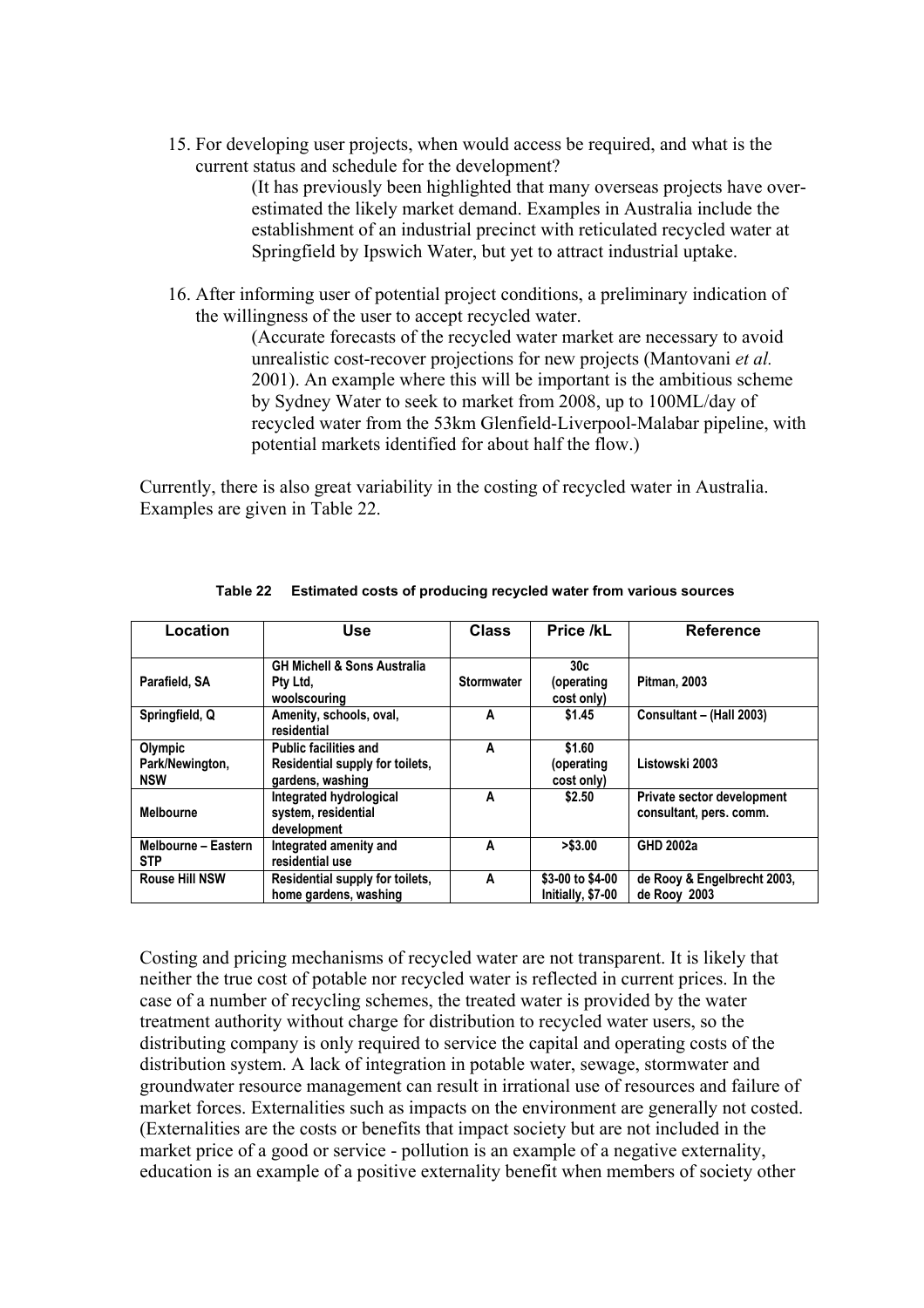than students benefit from a more educated population. Externality is one type of market failure that causes inefficiency.) CoAG principles now allow for externalities to be built into water prices, though the NCC has made only limited incursions into examining the progress states are making with externalities.

 **The cost of externalities should to be built into drinking water, sewage treatment and recycled water prices as provided for under the CoAG water reform principles.** 

Often the cost of capital has not been accounted for in determining recycled water costs or prices. There has been dependence on grants to cover the shortfall between willingness to ask users to pay and the actual costs of a project.

Such grants become *de facto* provisions for externalities, notably through the Coasts and Clean Seas Program that had been instrumental in establishing several coastal STP reuse projects in the 1990s, but which went into recess in 2002.

The gap between recycled water costs and alternative supplies can be very project specific, but costs can be something like \$25/ML for water from a channel or river versus \$400 to \$800/ML to distribute recycled water. Potable water is typically retailed at \$300 to \$700/ML. Hence while including externalities in the price of alternatives to recycled water will result in price increases, it is unlikely that the gap will be easily closed (SKM 2002).

A disincentive for adoption of recycled water with dual supply systems by developers has been the custom to impose a charge component representative of the capital invested in the water resources facilities ('headworks charges'), but with no reduction in the size of this charge when up to half of the water in a development may be derived from a recycling source rather than all from potable reservoirs.

 **'Headwork charges' imposed by water agencies for provision of water supplies to new subdivisions should relate to the nature of the supply systems being adopted and to the proportionate use being made of the 'headworks' in the total water supply system rather than being applied as a flat charge.** 

An interesting example is that of the Bolivar STP in Adelaide. It has been estimated that about 4 000 Ha of seagrass has been destroyed in consequence of effluent discharges from STPs into St Vincent Gulf. Costanza *et al.* (1997) have estimated the value of seagrass to be \$US 19,004/Ha/year, putting the value of the benefits forgone at \$US 76m (say \$A100m at early 2004 exchange rates). Though it is perhaps 'drawing a long bow', this figure may be compared with the \$55 million of capital invested in the Bolivar DAFF plant and the Virginia reticulation scheme to reduce nutrient discharges to St Vincent Gulf via the outfall channel (Ledger 2003).

There are inconsistencies between governments in the management and regulation of their water resources and water services. An integrated water cycle management anomaly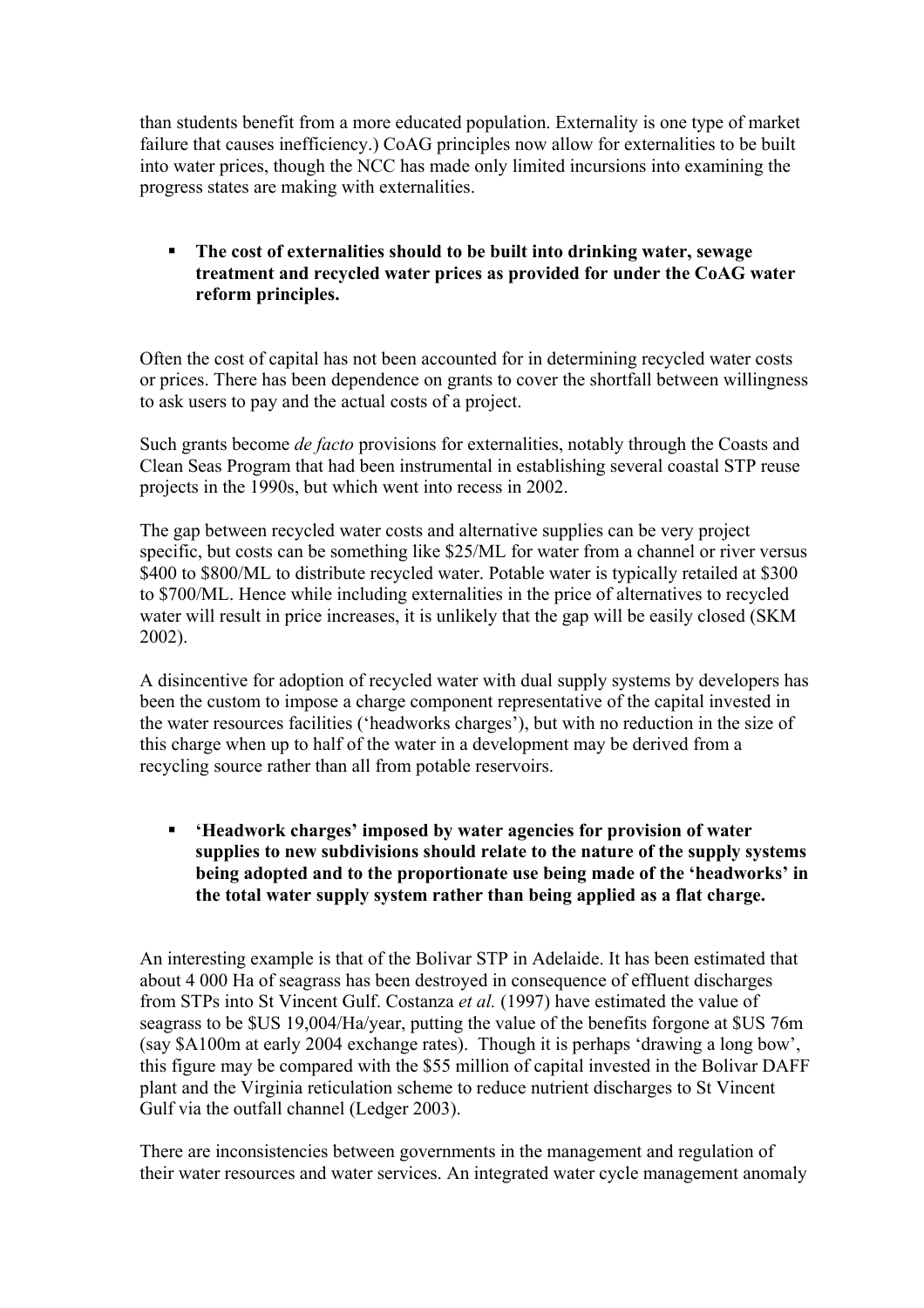has been evident in the National Water Reform Agenda, which examines the effectiveness and efficiency of Australia's water and wastewater services, but excluded recycled water from its considerations (Campbell 2003). This anomaly was amended in 2003.

The States' Regulators' Forum has given little attention to water. Some states, including Victoria, South Australia and Western Australia have had no effective price regulation (Owens 2003), and the Western Australian regulator was unable to access objective financial data (Parry 2003). The Victorian Essential Services Commission is assuming a role of water pricing regulator from 2004, while a new Economic Regulation Authority has been set in place in Western Australia.

 **Industry regulators should have an obligation to examine costs and prices as well as service standards, but should also review water prices from a perspective of total water cycle management.** 

There can be a conflict of interest within government with regard to water management, flowing through into pricing strategies. Water resource managers may be seeking to restrain per capita consumption by increasing the cost of water in two or multi-tiered pricing structures beyond a certain threshold level of consumption. (Aggressive leak detection programs to restrain total water use can be helpful there too.) However, stateowned water utilities can have an obligation to maximise returns to their principal shareholder, the state governments, with one option for achievement being through selling more water. A movement into recycled water may undercut revenue streams from more profitable potable water sales. The extent of the dividend from SA Water to the South Australian Treasury after tax of 119% in 1998-9 and 124% in 1999-2000, subsequently drew unfavourable comment from the National Competition Council (NCC 2001).

 **Governments must resolve at whole-of-government level the conflicts of interest that may be extant at portfolio level in environmental management, resource provision, revenue generation and water pricing objectives.** 

The evidence from North America, where water supply management agencies have in some areas been allowed to develop independently of wastewater management agencies, often serving areas that are not concomitant, is that the approach has led to inefficient use of the water resources from a total water cycle perspective.

 **Any separation of responsibilities for the ultimate management of water and wastewater resources as has developed in USA, should be discouraged in Australia.** 

As well as identifying a market for recycled water, it is essential that those wishing to access the newly found availability of recycled water for processes, particularly